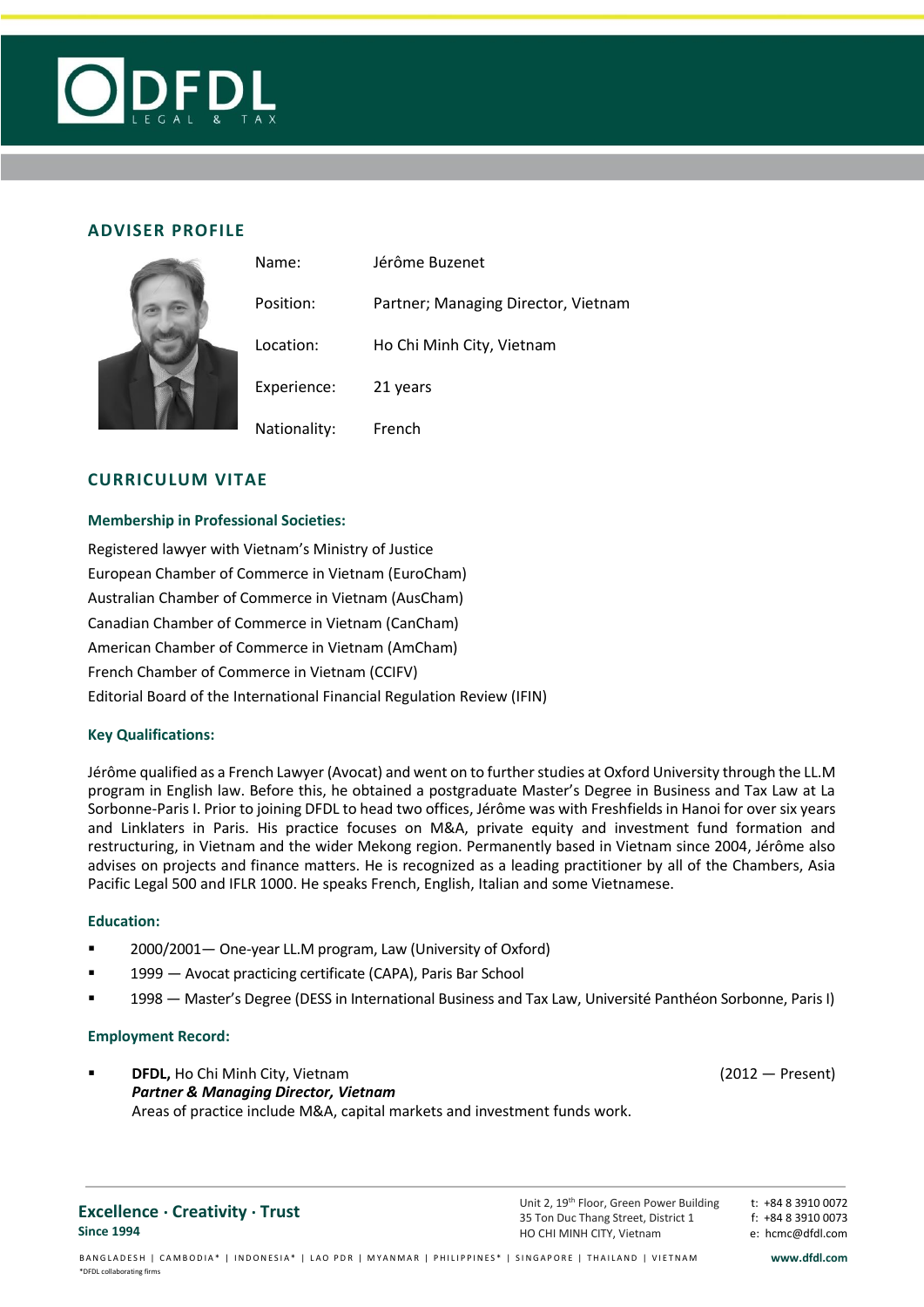

| ٠              | FRESHFIELDS BUCKHAUS DERINGER LLP, Hanoi, Vietnam<br><b>Counsel, Head of Vietnam Capital Markets practice</b><br>Areas of practice included leading capital markets practice for Vietnam and advice to a number of leading<br>international financial institutions. Jérôme's experience included various high-profile public company<br>M&A transactions and major securities/capital markets and investment fund matters. | $(2005 - 2011)$ |
|----------------|----------------------------------------------------------------------------------------------------------------------------------------------------------------------------------------------------------------------------------------------------------------------------------------------------------------------------------------------------------------------------------------------------------------------------|-----------------|
| ٠              | <b>LINKLATERS LLP, Paris, France</b><br>Lawyer<br>International Tax Law Department<br>Areas of practice included M&A, capital markets and investment funds work.                                                                                                                                                                                                                                                           | $(2001 - 2003)$ |
| $\blacksquare$ | CMS BUREAU FRANCIS LEFEBVRE, Neuilly-sur-Seine, France<br>Lawyer<br>Direct Taxes Department                                                                                                                                                                                                                                                                                                                                | $(1998 - 2000)$ |
| $\blacksquare$ | <b>THEILLAC SCP, Paris, France</b><br>Paralegal<br>Corporate and Commercial                                                                                                                                                                                                                                                                                                                                                | $(1997 - 1998)$ |

#### **Details of Major Projects Undertaken:**

# Focus on various sectors

# OIL & GAS

#### **Qatar Petroleum International Ltd.**

Advised Qatar Petroleum International Ltd. on the sale of its stake in Long Son Petrochemical Co. Ltd.'s USD 3.7 billion project.

#### **Perenco**

Advised Perenco on (i) its acquisition of offshore oil fields and assets from ConocoPhillips, (ii) the EPC Contract to be signed with the local counterparty and (iii) day-to-day oil & gas operational and regulatory matters.

#### **Advance International Exploration Ltd.**

Advising Advance on the proposed development of a potential oil & gas project with PVEP.

#### M&A AND PRIVATE EQUITY EXPERIENCE

A **Hong Kong based investment fund** with exposure throughout Asia in its proposed investment in a group of 5 subsidiaries in relation to a cement project in central Vietnam.

A **Hong Kong based investment fund** with exposure in Asia in its proposed investment in a substantial minority stake in the local and offshore structures of an education business in Vietnam.

A **Singapore renewable company** with the acquisition of a solar energy company in Vietnam.

A **Thailand renewable company** with the acquisition of a solar energy company in Vietnam.

A Thailand power company with its IPO and listing of shares on the Stock Exchange of Thailand. [B Grimm]

A **Vietnam-based travel and hospitality group** with presence in most of the Mekong region countries in a proposed LBO and sale of the regional business to an international travel and hospitality group.

A **SEA based asset manager** and its **Luxembourg investment fund** in a hybrid investment in a hospitality group of companies with operation in various countries of Indochina.

A **European group of investors** in the review and upgrade of their onshore-offshore investment structures in a resort development and management in a central province of Vietnam, including structuring with innovative onshore/offshore structures and dual onshore management.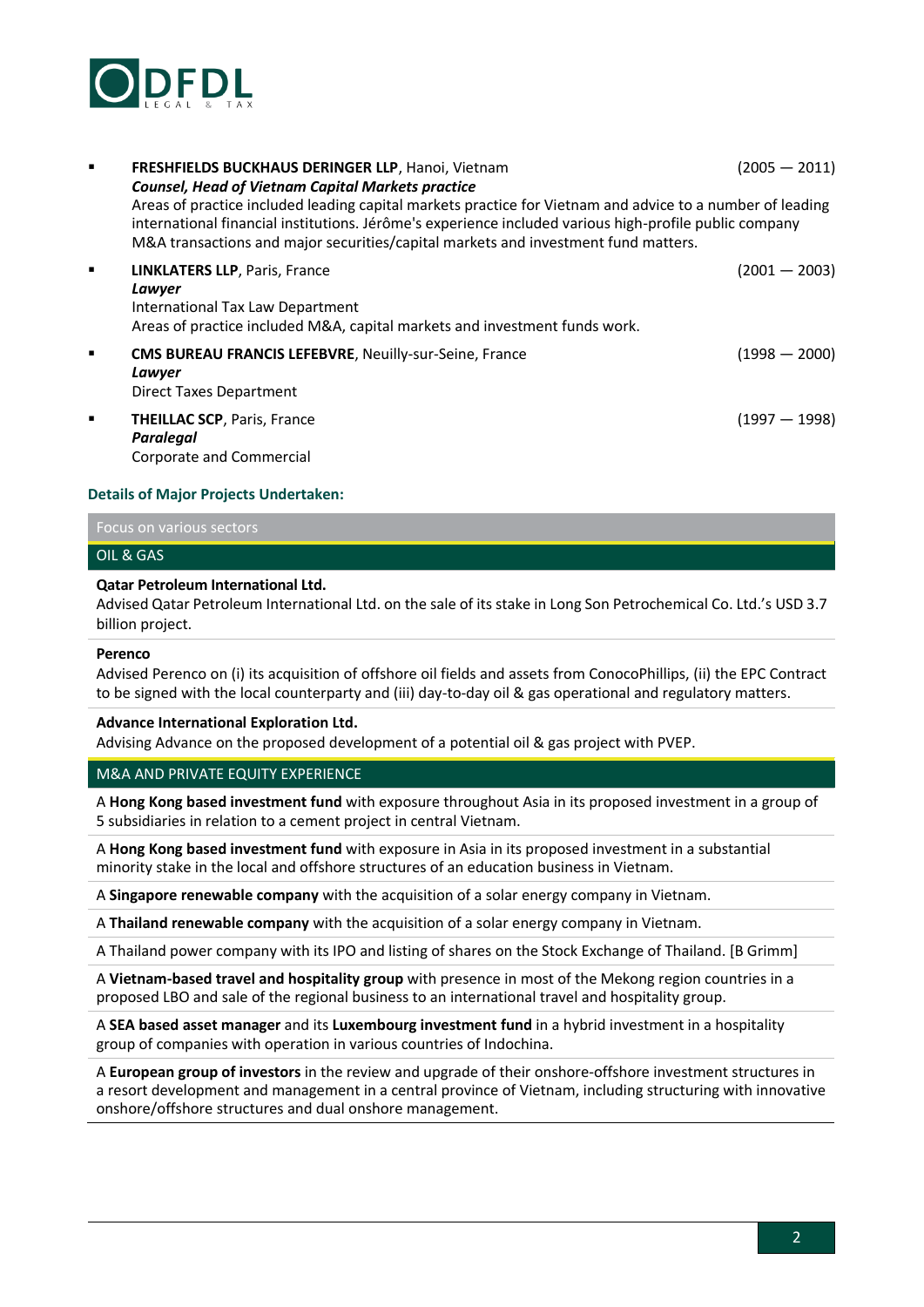

**Mekong Brahmaputra Clean Development Fund LP** on its investment in a Vietnamese hydro power company in Vietnam and further advice on the development of some energy projects in Vietnam and Cambodia**.**

**Mizuho** on its 15% equity investment in **Vietcombank** 

**Australia and New Zealand Banking Group Limited (***ANZ***)** in relation to (i) acquisition by ANZ of RBS's business in Vietnam; (ii) an acquisition of a 10% strategic interest in Saigon Securities Incorporation (*SSI*); (iii) the follow on acquisition in SSI to 17%; and (iv) most recently, its proposed sale of its stake in Sacombank.

**Avenue Capital** on various of its proposed investment in various Vietnamese companies

**Dai-ichi Mutual Life Insurance Company** on the acquisition of 100% of Bao Minh CMG Life Insurance Company Limited

**Texas Pacific Group (TPG)** and **Intel Capital** in relation to an acquisition as strategic partners of an interest in **FPT** Corporation, a major IT, telecom and distribution group

**Ciments Français** on its proposed acquisition of a controlling interest in a cement company in Vietnam

**Texas Pacific Group (TPG)** on its proposed acquisition in **Masan** and other high-profile target companies in Vietnam

**Morgan Stanley** in relation to its acquisition of Vietnam Gateway Securities to form **Morgan Stanley Gateway Securities**

**Vietnam Oman Investment Fund** on its proposed acquisition in a major food company in Vietnam

**Heidelberg Cement Group** on the proposed acquisition of a controlling interest in two different cement projects in Vietnam

**GPM Coal Investment Ltd** in relation to its acquisition of Amigo Mineral JSC, a Vietnamese mining company

**PepsiCo** on its proposed purchase of 100% of a soft drinks company

**Deutsche Bank** in relation to various proprietary investments in Vietnam

A number of investors on various proposed **private-to-public and public-to-private takeovers**

**Société Générale** in relation to the acquisition of a strategic interest in South East Asia Bank (*SeABank*)

**Colas** on its acquisition of bitumen assets from **Total Vietnam**

**Acuatico Pte Ltd.** (a water-focused asset manager invested by the **Avenue Capital group**) in relation to its purchase of substantial minority interests in two water production and distribution subsidiaries of Vietnam Construction and Import-Export Joint Stock Corporation (*Vinaconex*), a major former SOE construction company

**Citibank, N.A.** in relation to its minority equity interest acquisition in **Horizon Capital Securities**

**VinaCapital**, on its block sale of Vinamilk shares to F&N Dairy Investment

Various institutional investors on their **auction process run exits** of their controlling and minority investments in Vietnamese companies

CAPITAL MARKETS/SECURITIES EXPERIENCE

Assisting an offshore investment fund in its synthetic exit of its investment in a listed company in Vietnam, through **ISDA documented swap transactions** with 3 major international investment banks.

Assisting the **IFC** in its interest rate swap derivative transaction with **Vina Eco Board Company ("VECO")** in order to enable VECO to hedge its risks of variation of interest rate between its offshore lending and onshore lending. VECO is a subsidiary of **Sumitomo Forestry Co Ltd. and Sumitomo Forestry (Singapore) Ltd.**

Numerous offshore institutional investors including **Morgan Stanley**, Nomura, **Deutsche Bank**, **Citibank**, **HSBC**, **Barclays Capital**, **JP Morgan** and various **hedge funds**, on their investments in the Vietnamese stock markets including **pre-IPO** and **IPO-stage investments** in the form of **equity**, **structured equity-related instruments** and **bonds**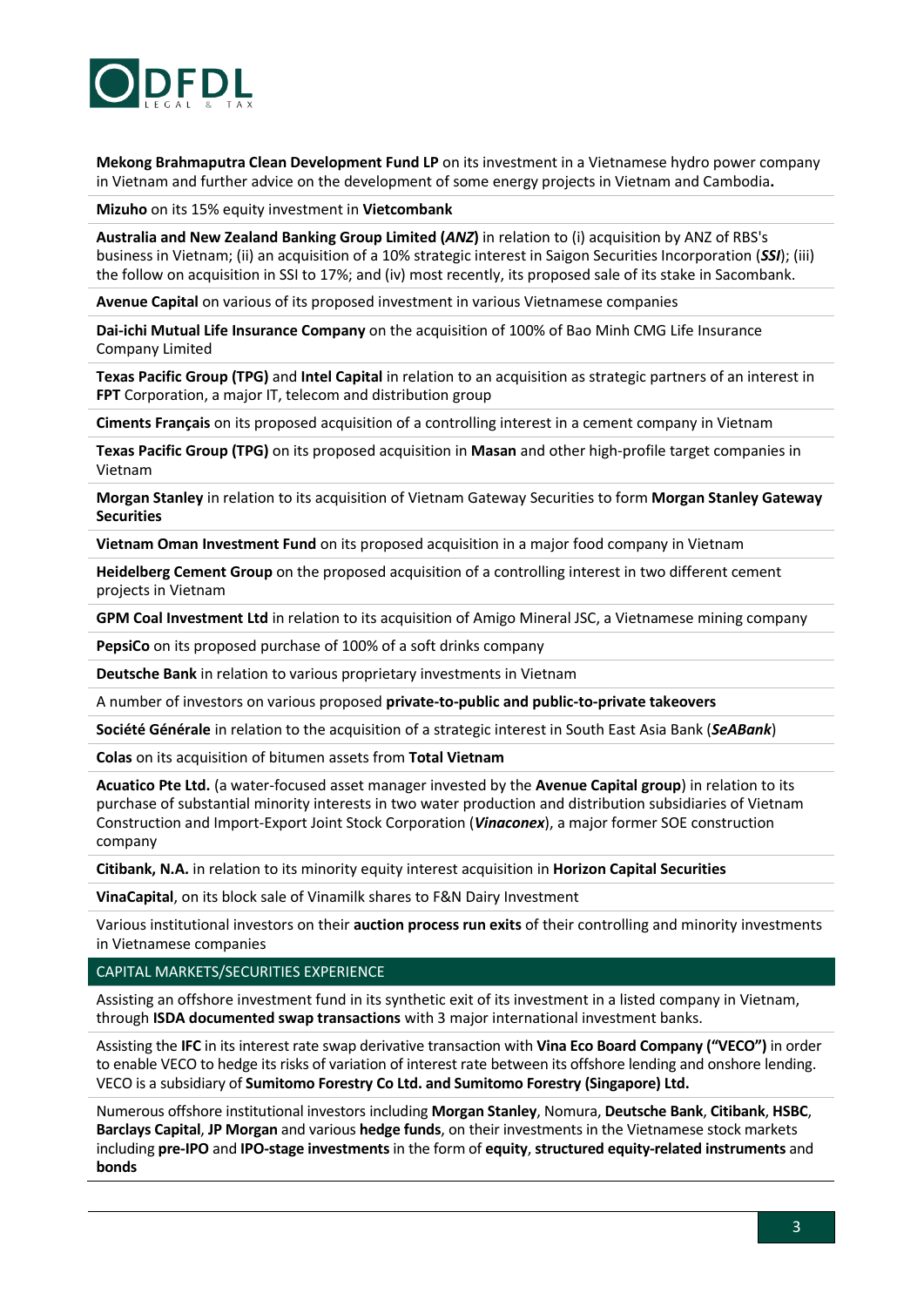

**Investment banks** and **offshore investment funds** on their Vietnam investment-related **securities and derivative dealings** 

Proprietary investors and **asset managers** of offshore investment funds on **distribution and listing issues**

Various offshore institutional investors including **investment managers** and **investment banks** on the feasibility of **offshore listings** of Vietnamese companies

Institutional investors on their **auction process run exits** of their controlling and minority investments in Vietnamese companies

A number of investors on **private-to-public and public-to-private takeovers**

#### INVESTMENT FUNDS EXPERIENCE

A **major foreign invested fund management company** in Vietnam on the proposed establishment and fund raising in Vietnam of two open-ended investment funds under new and untested securities regulations (ongoing)

**Dragon Capital** in the acquisition of a 30% interest in a Vietnamese hydropower company (ongoing)

**Impact Investment Exchange (IIX)** on regulatory and registration requirements with respect to a foreign loan valued at USD 3.7 million provided to local company Movibi/i-care Benefits.

**Mekong Capital** in respect of offshore securities compliance matters

**Dragon Capital's Mekong Brahmaputra Clean Development Fund LP** on its investment in a Vietnamese hydro power company in Vietnam, the fund's first investment in Vietnam (2013)

**BIDV–Vietnam Partners Investment Management** (**BVIM**) on the establishment of the **Vietnam Investment Fund** (the largest domestic Vietnam fund by the time of its establishment) and the launch of a new fund, and prior to that on the establishment of **BVIM** itself between **BIDV** and **Vietnam Partners**

**BIDV–Vietnam Partners Investment Management** (**BVIM**) on the establishment of its offshore investment fund (**VIF2**) and thereafter the reorganisation of VIF2

**Prudential** in relation to the reorganisation of its fund management structures in Asia

**Mekong Capital** in respect of the reorganisation of its operations offshore and in Vietnam

The Board of Mekong Capital's **Vietnam Azalea Fund** on investors-related matters

**Horizon Capital** and **Bridger Management LLC** on the establishment of an onshore advisory structure and an offshore private equity management structure for investment into Vietnam

**Nederlandse Financierings-Maatschappij voor Ontwikkelingslanden N.V.** (**FMO**), on the acquisition of a stake of **Vietnam Growth Investment Fund**, a local investment fund managed by the local joint venture asset management company of **Dragon Capital**

**Vietnam Pioneer Partners**in relation to the proposed establishment of an offshore Vietnam-focused investment fund

**Vietnam Holding Asset Management** on Vietnam regulatory matters and fund-raising issues

**Dragon Capital** on numerous fund-related matters including most recently the establishment of the **Mekong Brahmaputra Clean Development Fund LP** (2014)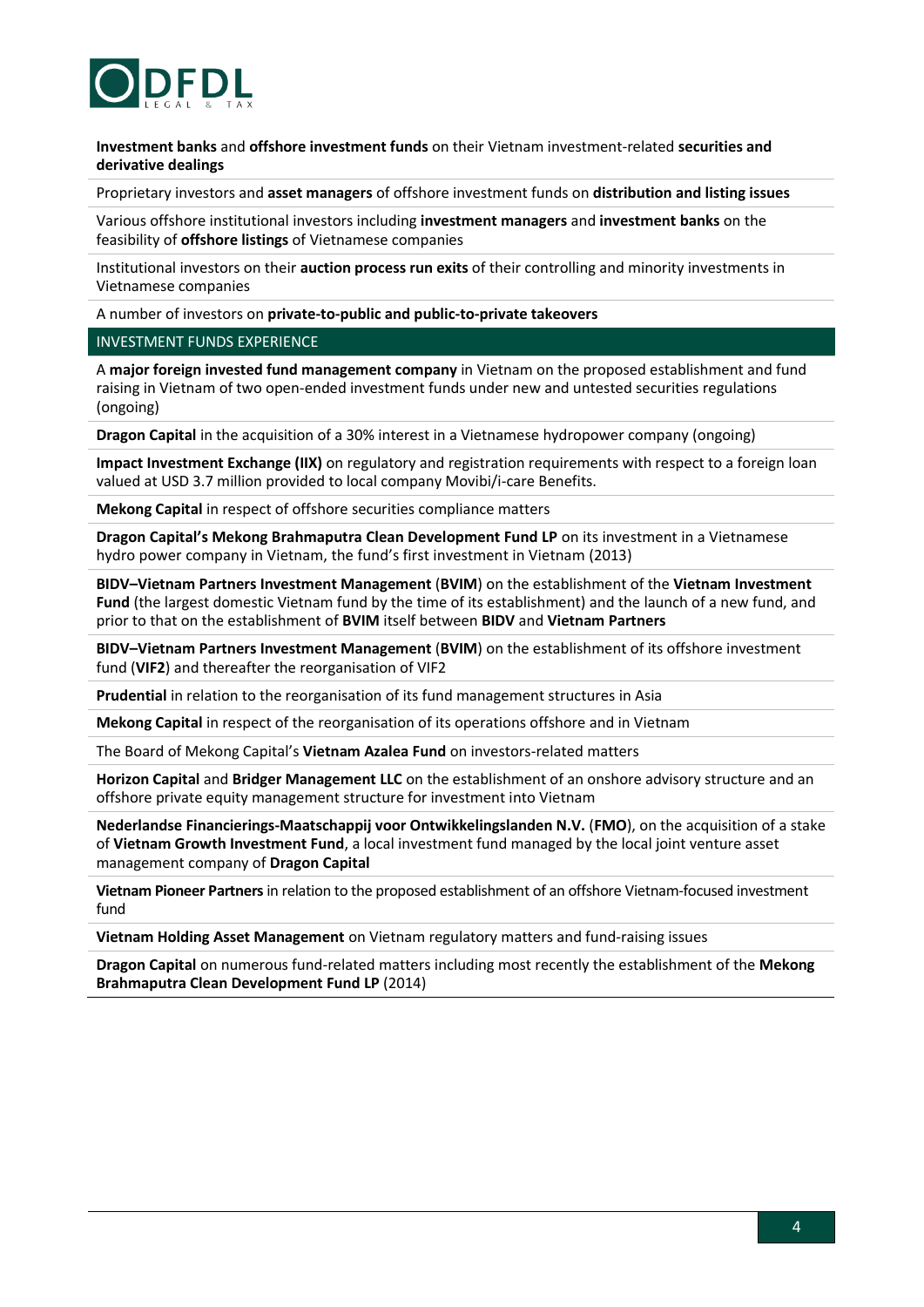

#### FINANCIAL INSTITUTIONS EXPERIENCE

**Securities companies:** the investment of **ANZ**, **Morgan Stanley** and **Citibank** in respectively the following Vietnamese securities companies: **SSI**, **Vietnam Gateway Securities** and **Horizon Capital Securities**, and other foreign investments in less visible securities companies. The proposed establishment of a local presence in Vietnam by various offshore investment banking groups

**Insurance companies:** the acquisition by **Dai-ichi** of the joint venture insurance company Bao Minh CMG, the management of the equity holding of **HSBC** in Bao Viet Insurance, and the transfer of an equity investment between two Japanese investors in a joint venture insurance company in Vietnam, regulatory advice to ACE Insurance group, and securities investment-related regulatory advice under the insurance regulations to **Prudential Vietnam Assurance Private Ltd.**

**Asset management companies:** the establishment of **BIDV Vietnam Partners Fund Management Company** (the first 50/50 joint venture fund management company in Vietnam), **Prudential**'s reorganization of its fund management structures in Asia, the structuring of the presence in Vietnam of numerous offshore asset managers, the restructuring of **Mekong Capital**'s onshore and offshore management structures. The proposed establishment of a local presence in Vietnam by various offshore asset management groups, and the US securities compliance matters for **Mekong Capital**

**Banks:** the equity holding of **HSBC** in **Techcombank** and **Jardines** in Asia Commercial Bank (**ACB**), the investment and divestment of **IFC** in Asia Commercial Bank (**ACB**) and **Sacombank**, the restructuring and divestment of **ANZ** equity holding in **Sacombank**, the investment of **Société Générale** in SeABank, the restructuring of **Deutsche Bank**'s investment in **Habubank**, the acquisition by **Mizuho** of 15% in **Vietcombank**, and various proposed investment by major international banks in Vietnamese banks, and the bidding out of a 20 years bancassurance exclusivity deal of Dai-chi Life Vietnam for **Sacombank**. The proposed establishment of a local banking presence in Vietnam by various offshore banking groups

**Finance companies**: the establishment of **Société Générale**'s finance company in Vietnam (VietFinance), the restructuring of **Prudential**'s finance company in Vietnam, the restructuring of **ANZ**' investment in ANZ V-Trac Leasing Co, and the proposed establishment in Vietnam of various foreign insurance companies

**Regulatory**: regulatory and compliance advice to numerous offshore and foreign-invested **financial institutions** on all aspects of their activities in Vietnam

REORGANIZATIONS/RESTRUCTURINGS EXPERIENCE

**ANZ** on the restructuring of its investment in **ANZ V-Trac Leasing Co.**

**Prudential** on the restructuring of its finance company in Vietnam

**Colas** on the reorganization of its operations in Vietnam

**BIDV–Vietnam Partners Investment Management** (**BVIM**) on the reorganization of its offshore investment fund (**VIF2**)

**Prudential** in relation to the reorganization of its fund management structures in Asia

**Mekong Capital** on the restructuring of onshore and offshore management structures

**Morgan Stanley** on the integration and management of its investment in its Vietnam securities company joint venture (**Morgan Stanley Gateway Securities**)

#### **Contributions:**

Jérôme is recommended as a leading lawyer in Vietnam by Chambers, Legal 500 and IFLR1000. He frequently presents at conferences in Vietnam and elsewhere in Asia on matters related to the Vietnamese capital markets and M&A. Jérôme is also a member of the legal committee of the European Chamber of Commerce in Vietnam (EuroCham) as well as a contributor of the Capital Markets working group of the Vietnam Business Forum (consultative group, sponsored by the World Bank and the IFC, promoting reforms to the Vietnamese governmental authorities). He also sits on the Editorial Board of the International Financial Regulation Review (IFIN).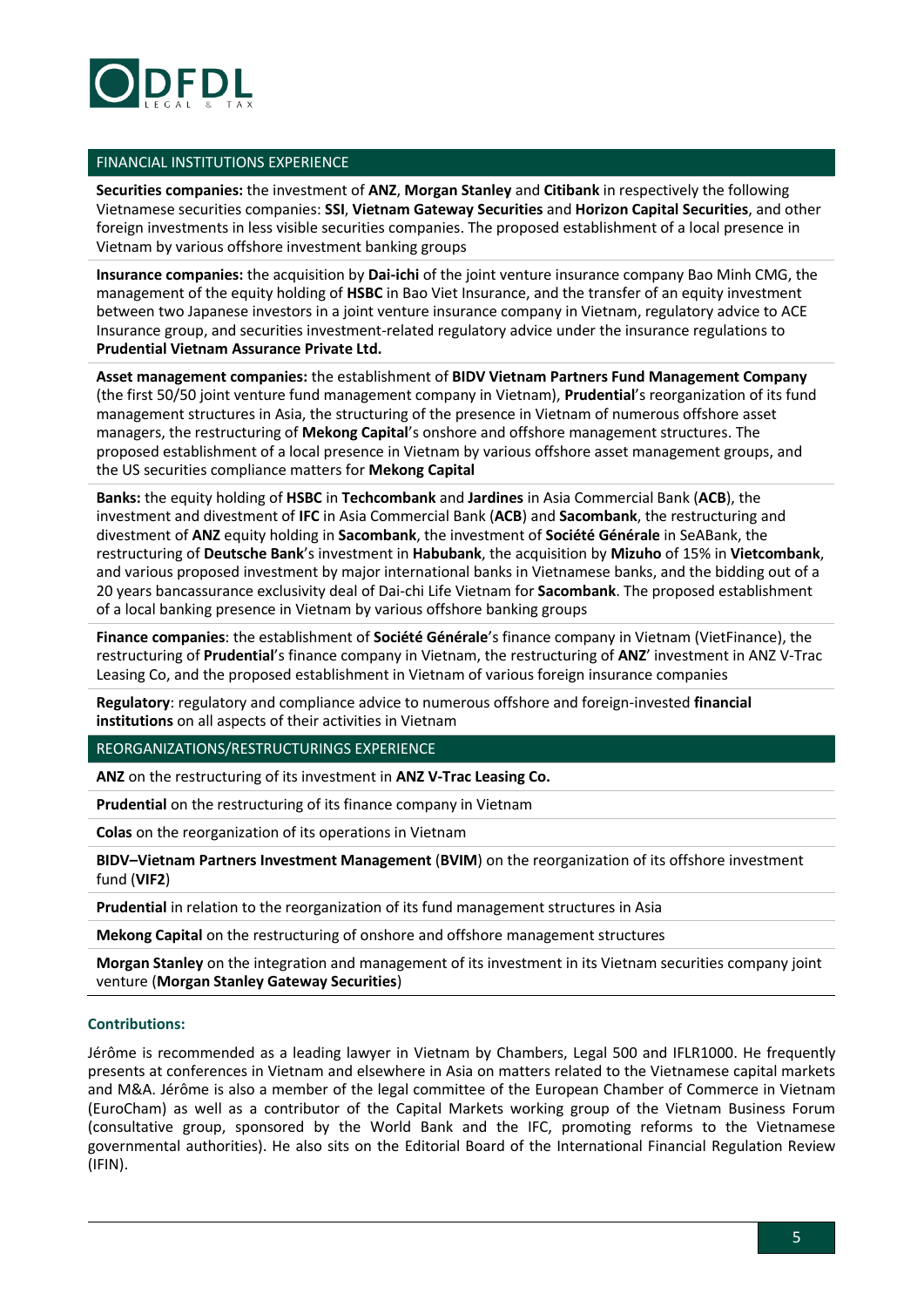

### **Recognition:**



### *Chambers Asia Pacific*

### **Leading individual | Banking & Finance: Capital Markets (Band 1) | Vietnam** 2017

Managing Director Jerome Buzenet has been based in Vietnam for more than 12 years and is praised by market sources who state*: "He proved himself to be very professional with the high quality of his work and engagement with the task."* He focuses on private equity and investment fund formation and restructuring.

### **Leading individual | Corporate/M&A (Band 2) | Vietnam** 2017

[Jérôme Buzenet](http://www.chambersandpartners.com/Asia/person/347515/jerome-buzenet) focuses his practice on M&A, private equity and investment fund formation and restructuring. Sources are impressed by his performance, stating: *"I am particularly impressed with his ability to provide insightful advice on international legal agreements,"* and going on to praise *"the quick responses we get."*

# **[Vietnam, Projects, Infrastructure & Energy](http://www.chambersandpartners.com/230/1273/editorial/8/1#2564_editorial) (Band 3) | Vietnam** 2017

Jérôme Buzenet is the firm's managing director for Vietnam, and his practice is well recognised by leading peers. He advises international clients regarding investment into power and infrastructure developments in Vietnam.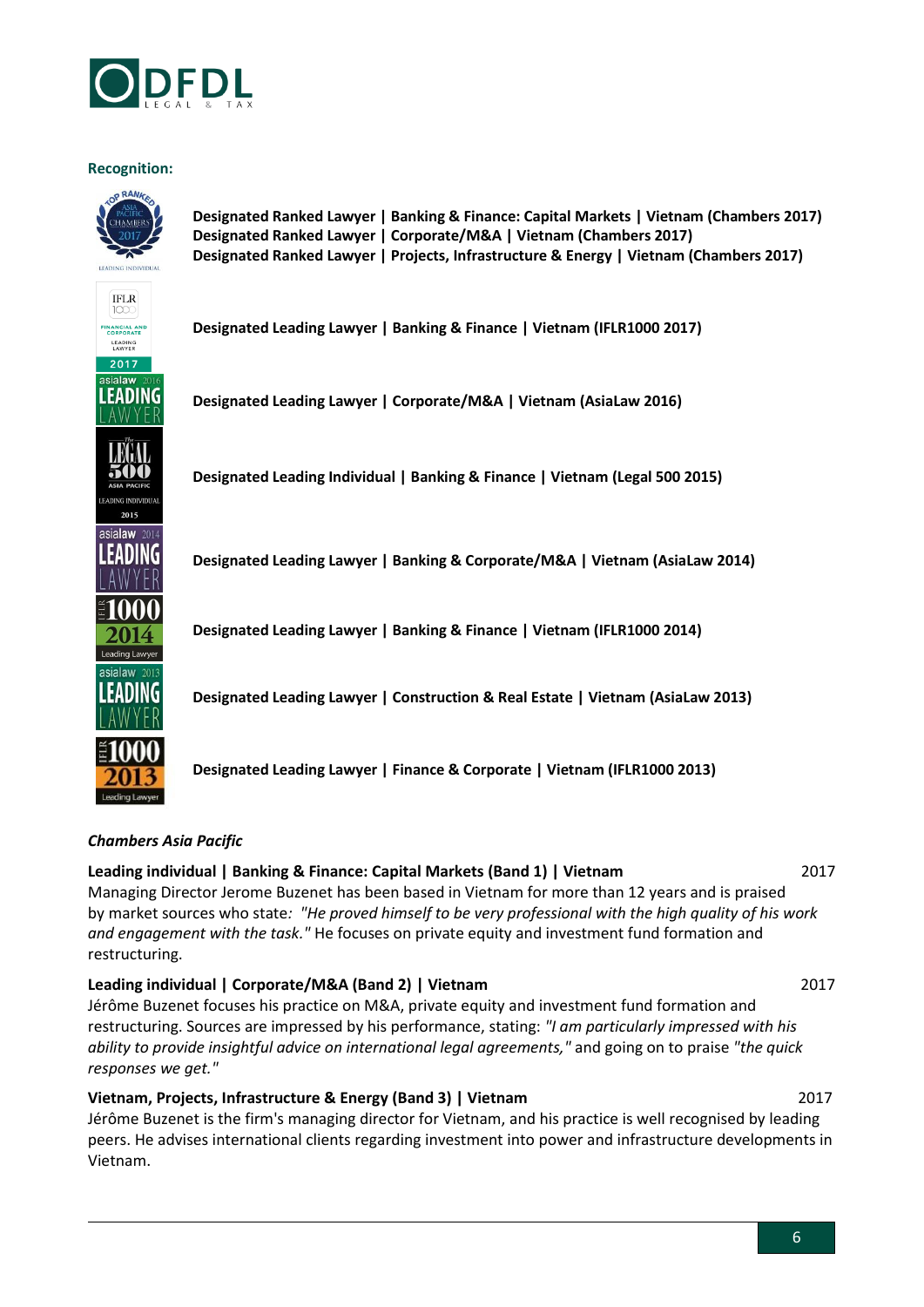

### **Leading individual | Banking & Finance: Capital Markets (Band 1) | Vietnam** 2015

Jérôme [Buzenet](http://www.chambersandpartners.com/asia/person/347515/jerome-buzenet) is acclaimed as *"one of the best lawyers in Vietnam in the area of equity capital markets"* and sources report being *"impressed by his capabilities."* His practice also includes banking, private equity and fund formation advice.

# **Leading individual | Corporate/M&A (Band 2) | Vietnam**

2015

Head of department Jérôme [Buzenet](http://www.chambersandpartners.com/asia/person/347515/jerome-buzenet) handles fund formation, private equity, capital markets and M&A. He is described by one source as *"a fantastic sounding board to run ideas by."* Another client states: *"Jerome is very knowledgeable about the local market and how it integrates with the region."*

## **Notable Practitioners** 2015

Jérôme Buzenet is the key client contact for TMT-related work. Significant clients: Facebook, Electronic Arts, Viet My Media, Maybank, Cisco Systems.

# **Key individual | Banking & Finance: Capital Markets (Band 1) | Vietnam** 2014

[Jérôme Buzenet](http://www.chambersandpartners.com/person/347515/8) is lauded for his ability to "helpfully identify problems and find appropriate solutions," and is described as "responsive, reliable and reflective." He is recognised in particular for his capital markets expertise, which encompasses both securities and derivatives.

# **Key individual | Corporate/M&A (Band 2) | Vietnam** 2014

Jérôme Buzenet handles a range of M&A, funds and restructurings, and is described as "a great technician on international transactions." He has recently advised a number of regional and international investors on issues concerning Vietnam.

## **Key individual | Banking & Finance | Vietnam** 2013

Jérôme Buzenet "really knows his way around Vietnam and strategic business issues," according to clients, who also praise his "good grasp of the market and response rate."

# **Key individual | Corporate M&A | Vietnam** 2013

Jérôme Buzenet is praised for his hard work, enthusiasm and attention to detail, and sources also highlight his "vision and experience in local matters." He recently advised Citibank on its strategic acquisition of some 10% of Horizon Securities.

### **Key individual | Banking & Finance | Vietnam** 2012

Jérôme Buzenet is described as a "very strong negotiator." He focuses on offshore financial and securities work.

# **Key individual | Corporate M&A | Vietnam** 2012

Jérôme Buzenet focuses on general corporate work and is praised for his in-depth knowledge of regulations.

### *IFLR 1000*

**Leading Lawyer 2017 | Banking | Vietnam**

**Leading Lawyer 2016 | Banking | Vietnam**

**Leading Lawyer 2015 | Banking | Vietnam**

# **Leading Lawyer 2014 | Bank & Finance | Vietnam**

"Buzenet is a practical lawyer with solid business knowledge. He is good at finding a realistic solution," one client adds.

#### 7